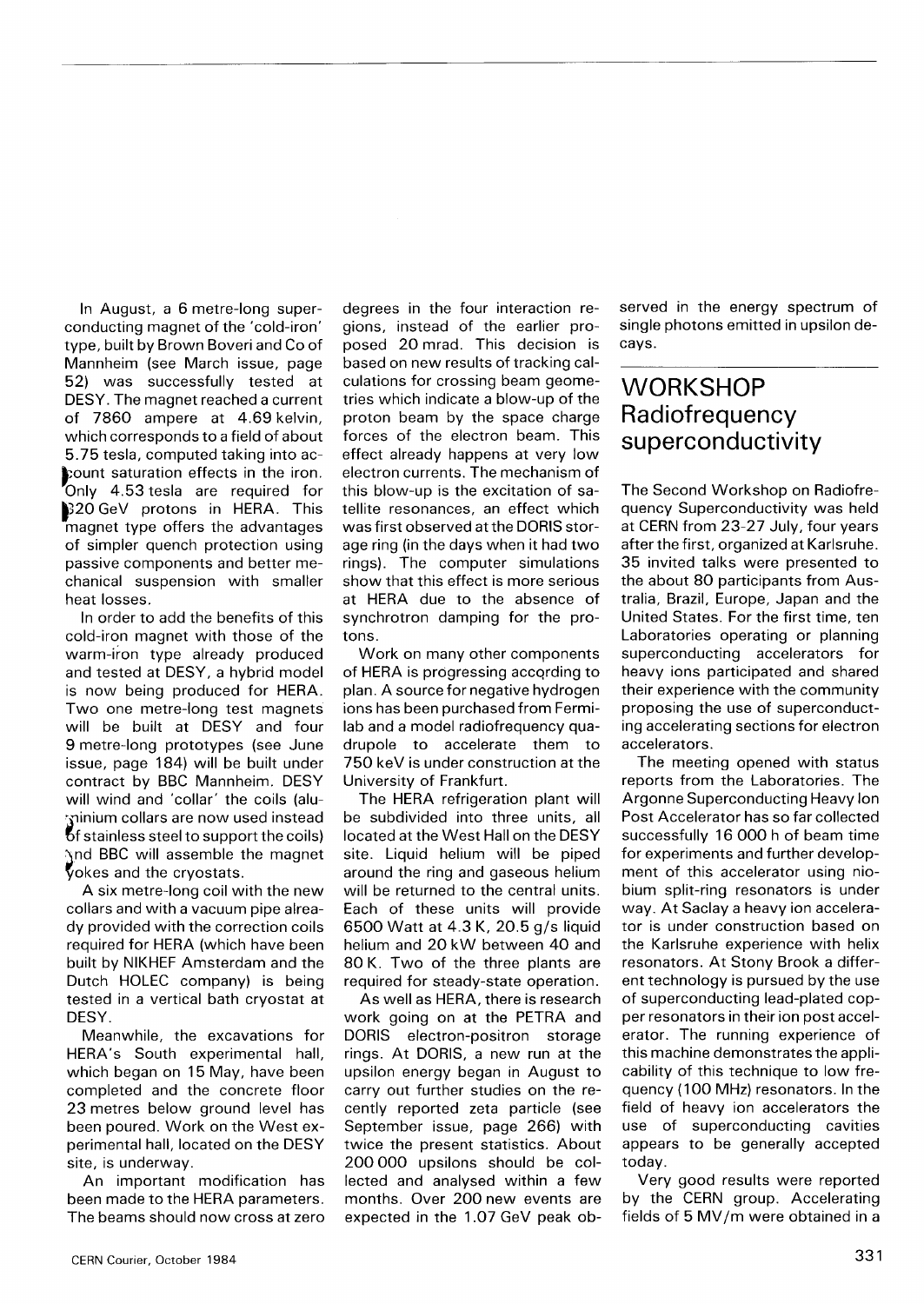*The second Workshop on Radiofrequency Superconductivity was held at CERN from 23-27 July, four years after the first meeting in Karlsruhe.* 

*(Photo CERN 311.7.84)* 



500 MHz five-cell cavity used previously for a test in PETRA and an encouraging 13 MV/m could be reached in a single cell cavity made from high thermal conductivity niobium. Efforts are now concentrated on single and multicell cavities at 352 MHz, a frequency which is presently favoured also for the superconducting cavities for LEP at CERN. At Cornell a storage ring experiment is being prepared with two five-cell cavities with rotational symmetry at 1.5 GHz fabricated from purified niobium. 15.3 MV/m were obtained in one of these cavities fully equipped with the r.f. couplers necessary for accelerator use.

At DESY, work is concentrating on two nine-cell cavities (1 GHz) to be installed and operated in PETRA this fall. New and easy-to-apply surface treatments were developed together with a silver plating technique to lead the way to a more economical cryostat design. At DESY, cavity fabrication is carried out with significant industry participation. The same is true for the work done at KEK (Japan) where a first test of a 500 MHz threecell cavity has been performed in the TRISTAN accumulation ring. An accelerating field of  $5.2$  MV/m was reached and a beam of 10 mA was stored at 2.5 GeV with the superconducting cavity alone. At Wuppertal efforts are focused on a 130 MeV superconducting 'recyclotron' for electrons which is constructed at the Technische Hochschule Darmstadt. Their frequency is 3 GHz and research is concentrated on field limitations, niobium-tin covered cavities and resonators in the very high frequency regime (20 to 90 GHz). At Orsay work is in progress to study surface cleaning techniques by gas discharge methods and Stanford University is planning to apply r.f. superconductivity to a free electron laser. Next door at SLAC, very high peak surface fields (up to 70 MV/m) are obtained by exciting superconducting single-cell cavities (2.85 GHz) with microsecond r.f. pulses.

After this grand tour, attention turned to special topics. The use of niobium of higher purity and thereby increased thermal conductivity was considered as one of the main improvements of the past year. The| new material increases the thermal stability of cavities and reduces their sensitivity against lossy defects which so far were the prime reasons for field limitations. The progress in diagnostic methods since the last workshop, especially the temperature mapping technique which today allows the guided removal of field limiting defects, was reviewed. Refinements in surface treatment and clean work in dust-free environments were discussed. The importance of all these manufacturing techniques was recognized and is considered responsible for the higher degree of reliability with which superconducting resonators can be fabricated today. ^

Electron loading in superconducting cavities was another important topic. The plague of resonant electron loading (multipactor) appeared to be quantitatively defeated by the introduction of spherical or elliptical shaped cavities, a shape now unanimously accepted.

In recent experiments at CERN a very special kind of two-point electron multiplication was discovered which asks for a revival of attempts to lower the secondary emission yield on technical niobium surfaces.

Aside from this singular effect, field emission is certainly the next hard barrier to be overcome if much higher fields have to be reached, for example in superconducting cavities for future linear colliders. New fabri